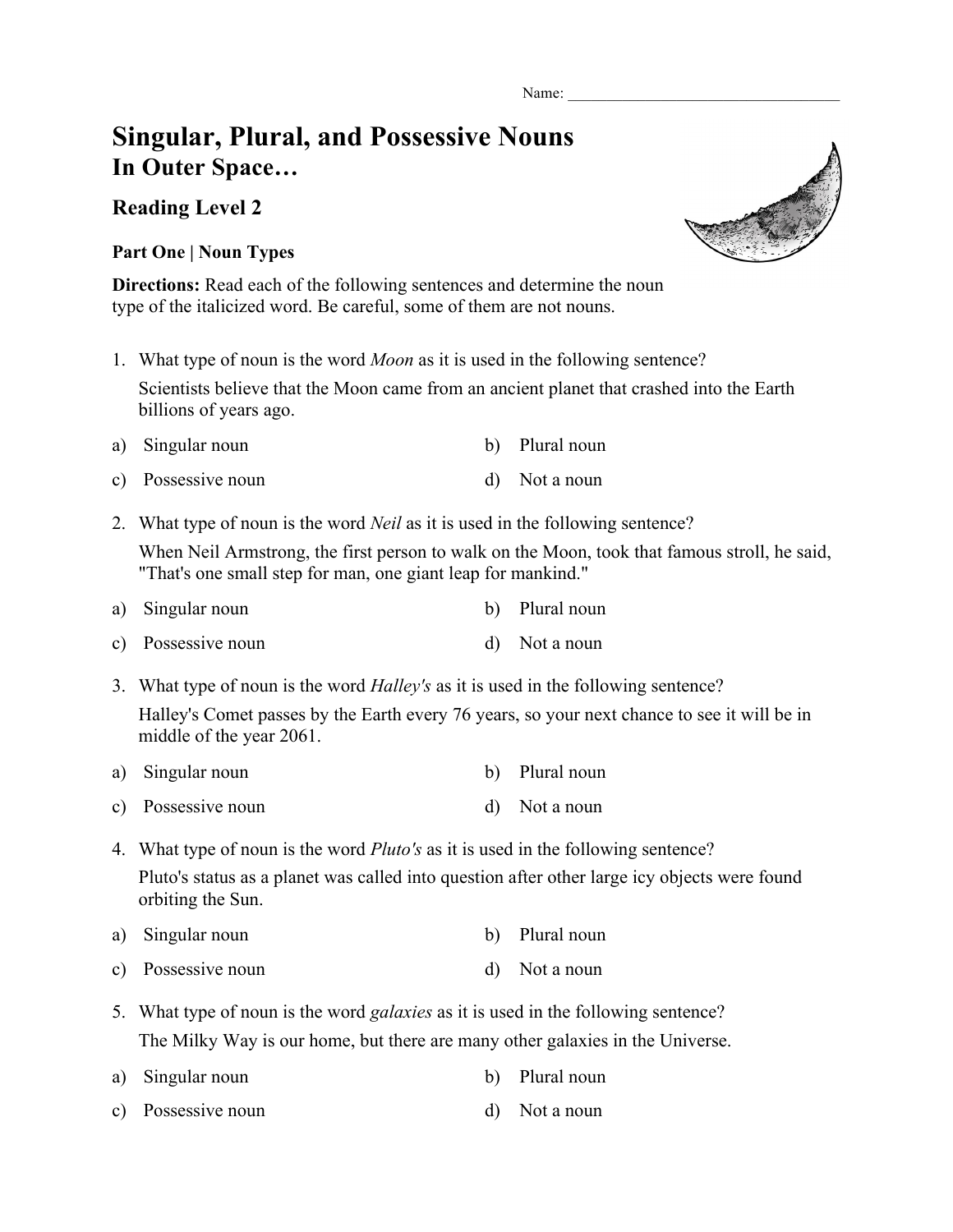|               | 6. What type of noun is the word <i>crashes</i> as it is used in the following sentence?                                                                                                 |    |             |  |  |
|---------------|------------------------------------------------------------------------------------------------------------------------------------------------------------------------------------------|----|-------------|--|--|
|               | When a meteor crashes into the Earth, it becomes a meteorite.                                                                                                                            |    |             |  |  |
| a)            | Singular noun                                                                                                                                                                            | b) | Plural noun |  |  |
| $\mathbf{c})$ | Possessive noun                                                                                                                                                                          | d) | Not a noun  |  |  |
| 7.            | What type of noun is the word Saturn's as it is used in the following sentence?<br>Saturn's rings are made almost entirely of ice.                                                       |    |             |  |  |
| a)            | Singular noun                                                                                                                                                                            | b) | Plural noun |  |  |
| $\mathbf{c})$ | Possessive noun                                                                                                                                                                          | d) | Not a noun  |  |  |
|               | 8. What type of noun is the word <i>expanding</i> as it is used in the following sentence?<br>Edwin Hubble proved that the Universe is expanding.                                        |    |             |  |  |
| a)            | Singular noun                                                                                                                                                                            | b) | Plural noun |  |  |
| $\mathbf{c})$ | Possessive noun                                                                                                                                                                          | d) | Not a noun  |  |  |
|               | 9. What type of noun is the word <i>night</i> as it is used in the following sentence?<br>The North Star changes its position in the sky very little throughout the night.               |    |             |  |  |
| a)            | Singular noun                                                                                                                                                                            | b) | Plural noun |  |  |
| $\mathbf{c})$ | Possessive noun                                                                                                                                                                          | d) | Not a noun  |  |  |
| 10.           | What type of noun is the word <i>effects</i> as it is used in the following sentence?<br>No one's ever seen a black hole, but scientists believe that they have witnessed their effects. |    |             |  |  |
| a)            | Singular noun                                                                                                                                                                            | b) | Plural noun |  |  |
| $\mathbf{c})$ | Possessive noun                                                                                                                                                                          | d) | Not a noun  |  |  |
| 11.           | What type of noun is the word <i>visible</i> as it is used in the following sentence?<br>A comet's tail only becomes visible as it approaches the Sun.                                   |    |             |  |  |
| a)            | Singular noun                                                                                                                                                                            | b) | Plural noun |  |  |
| $\mathbf{c})$ | Possessive noun                                                                                                                                                                          | d) | Not a noun  |  |  |

## **Part Two | Fill in the Blank**

**Directions:** Choose the answer that best completes the sentences. Circle your response.

- 12. Galileo did not invent the \_\_\_\_\_\_\_, but he did improve it.
- a) telescopes b) telescope's c) telescope d) telescopes'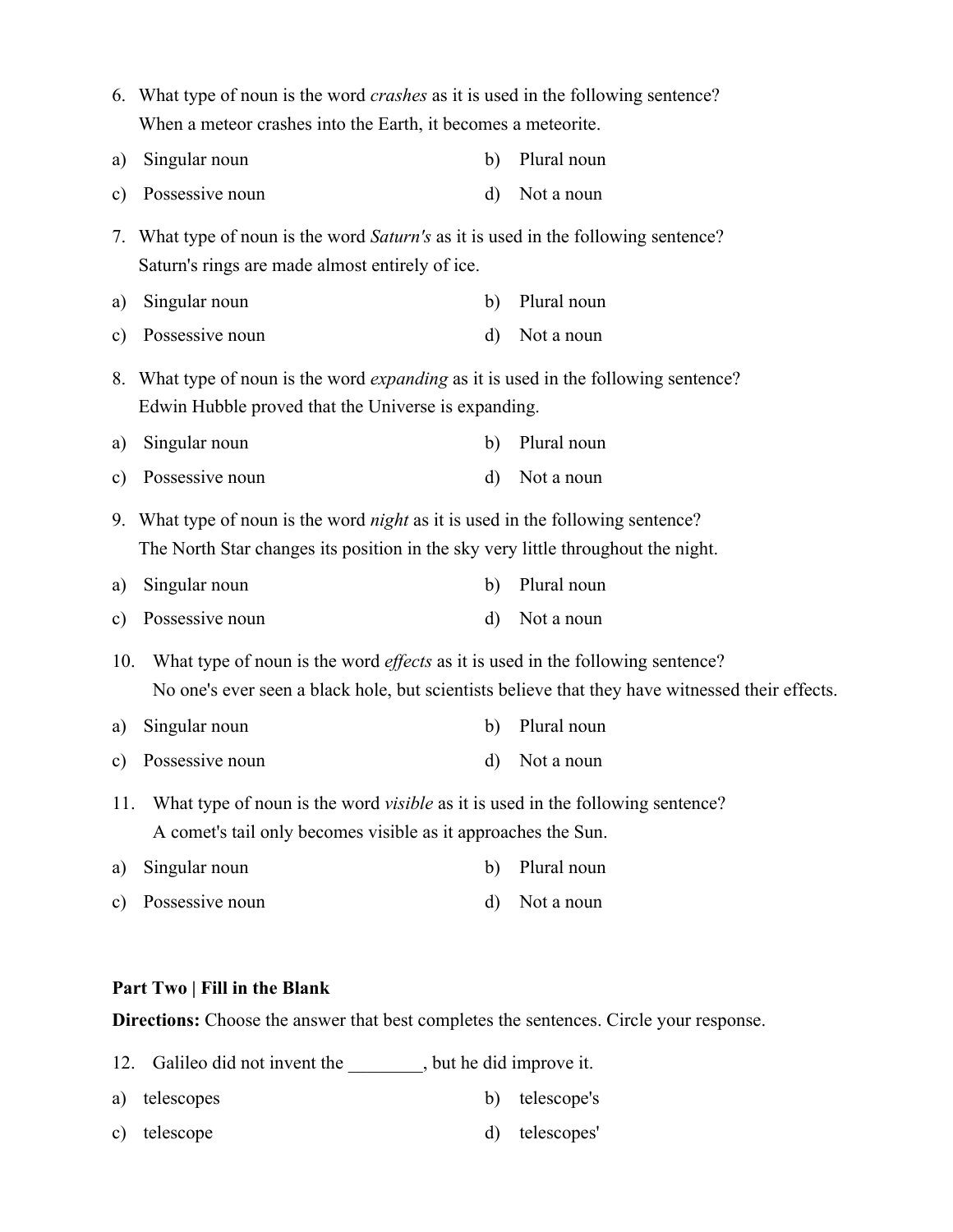|               | 13. The Sun is so large that over one-million planet __________ could fit in it.                                         |              |                |
|---------------|--------------------------------------------------------------------------------------------------------------------------|--------------|----------------|
| a)            | Earth                                                                                                                    | b)           | Earths         |
| $\mathbf{c})$ | Earth's                                                                                                                  | $\rm d)$     | Earths'        |
| 14.           | The __________ atmosphere is held in place by the force of gravity.                                                      |              |                |
| a)            | Earth                                                                                                                    | b)           | Earths         |
| $\mathbf{c})$ | Earth's                                                                                                                  | $\mathbf{d}$ | Earths'        |
| 15.           | Jupiter is more than two and a half times larger than all of the other planets in our Solar<br>combined.                 |              |                |
| a)            | System                                                                                                                   | b)           | <b>Systems</b> |
| $\mathbf{c})$ | System's                                                                                                                 | d)           | Systems'       |
| 16.           | The rings of were not discovered until 1977 because they are dark and distant.                                           |              |                |
| a)            | Uranus                                                                                                                   | b)           | Uranuss        |
| $\mathbf{c})$ | Uranus's                                                                                                                 | d)           | Uranus'        |
| 17.           | The temperature on surface ranges from -280 F at night to 800 F during the day.                                          |              |                |
| a)            | Mercury                                                                                                                  | b)           | Mercurys       |
| $\mathbf{c})$ | Mercury's                                                                                                                | $\mathbf{d}$ | Mercurys's     |
| 18.           | The planet Venus is named after the Roman __________ of love.                                                            |              |                |
| a)            | goddesses                                                                                                                | b)           | goddess's      |
| $\mathbf{c})$ | goddess'                                                                                                                 | d)           | goddess        |
| 19.           | The surface of __________ is covered in iron oxide, or rust, which gives the planet its red<br>appearance.               |              |                |
| a)            | Mars'                                                                                                                    | b)           | Mars           |
| $\mathbf{c})$ | Mars's                                                                                                                   | d)           | <b>Marss</b>   |
| 20.           | Neptune has been the farthest planet from the Sun since 2006, when ___________ status was<br>downgraded to dwarf planet. |              |                |
| a)            | Pluto                                                                                                                    | b)           | Plutos         |
| $\mathbf{c})$ | Pluto's                                                                                                                  | d)           | Plutos's       |
|               | 21. NASA is an agency in the United that handles space travel.                                                           |              |                |
| a)            | <b>State</b>                                                                                                             | b)           | <b>States</b>  |
| c)            | State's                                                                                                                  | d)           | States's       |